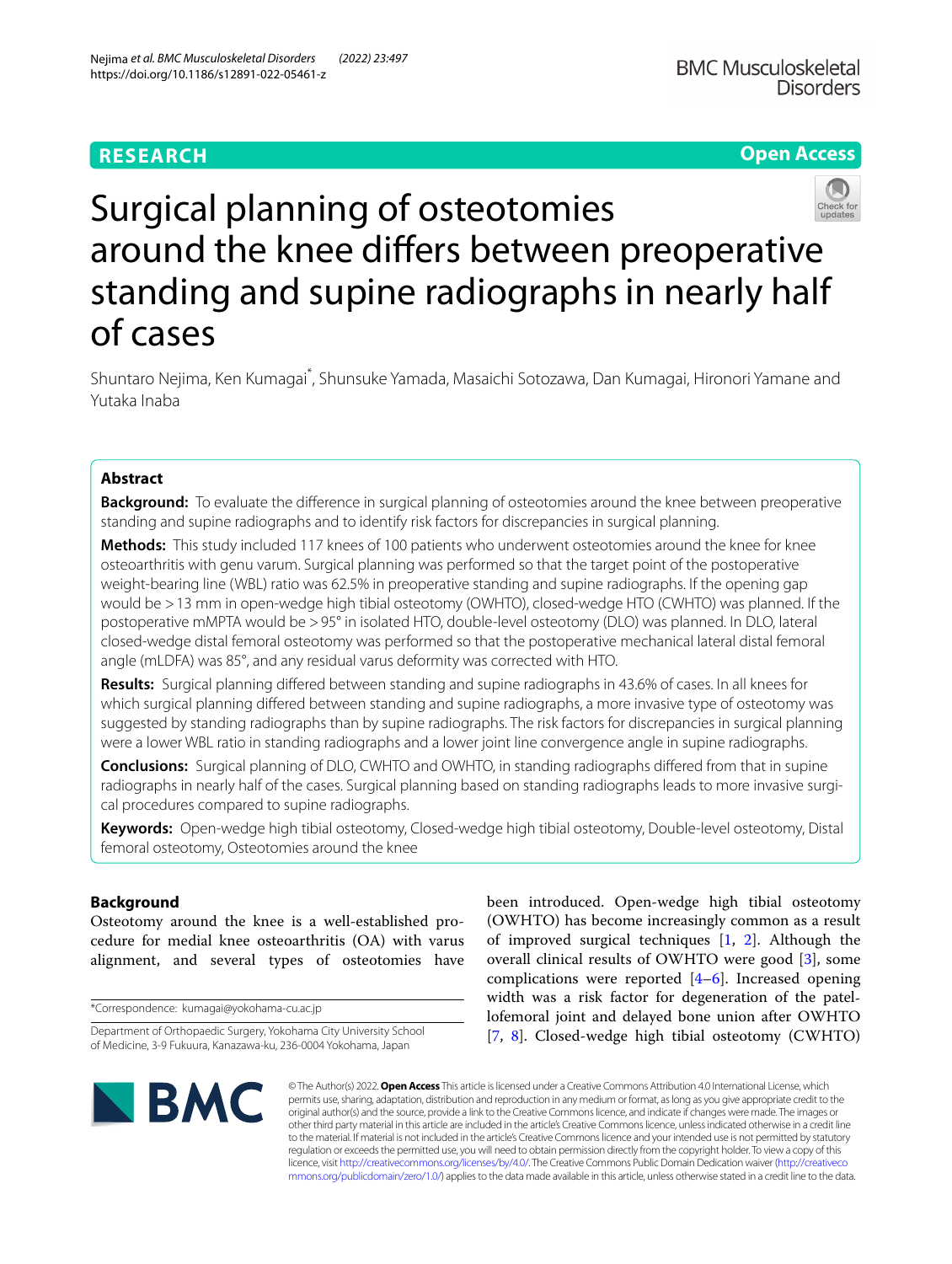could be an alternative surgical procedure for such cases [[9\]](#page-6-4). In addition, excessive postoperative overcorrection of the medial proximal tibial angle (MPTA) to more than 95° following isolated HTO leads to increased shear stress in the medial cartilage [\[10](#page-6-5)] and, consequently, inferior clinical outcomes [\[11,](#page-6-6) [12](#page-6-7)]. Double-level osteotomy (DLO), which includes distal femoral osteotomy (DFO) and HTO, was introduced to prevent overcorrection of the proximal tibia; good clinical results were reported with this procedure [[13–](#page-6-8)[18](#page-6-9)]. To prevent inferior clinical results, not only OWHTO but also DLO and CWHTO should be included as surgical options.

One of the major problems regarding osteotomies around the knee is the postoperative change in soft tissue balance. A postoperative decrease in the joint line convergence angle (JLCA) leads to overcorrection of the lower limb alignment overall [[19–](#page-6-10)[22\]](#page-6-11). Although a relationship between preoperative radiological parameters and postoperative changes in soft tissue balance has been reported  $[19-25]$  $[19-25]$ , it seems to be difficult to accurately predict postoperative changes in soft tissue balance. To predict postoperative soft tissue balance, preoperative supine radiographs have been reported to be useful because the preoperative JLCA in supine radiographs is similar to the postoperative JLCA in standing radiographs [[26](#page-6-13), [27](#page-6-14)].

There is a possibility that the surgical planning of osteotomies around the knee, including OWHTO, CWHTO and DLO, will difer depending whether the plans are based on preoperative standing or supine radiographs. Surgical planning based on standing radiographs may lead to more invasive surgical procedures than necessary, but this possibility has not been evaluated. Thus, the purpose of this retrospective study was to evaluate the diference in surgical planning of osteotomies around the knee between preoperative standing and supine radiographs. In addition, this study aimed to identify risk factors for discrepancies in surgical planning between preoperative standing and supine radiographs. It was hypothesized that a considerable number of knees would show discrepancies in surgical planning and that a large diference in JLCA between standing and supine radiographs would be a risk factor for discrepancies in surgical planning.

# **Methods**

This study was approved by the institutional review board of Yokohama City University (F211100004), and written informed consent was obtained from each patient. A total of 154 patients (189 knees) who underwent osteotomies around the knee for medial knee OA with varus alignment between August 2016 and July 2021 were enrolled. Patients with a concomitant procedure, a history of surgical procedures on the lower limbs or a lack of long-leg radiographs in the supine position were excluded. Thus, 100 patients (117 knees) met the inclusion criteria for this study.

## **Measurements of joint orientation angles on radiographs**

For preoperative surgical planning, anterior–posterior long-leg radiographs were obtained with the knee in full extension in the one-leg standing and supine positions. The patella was positioned centrally between the femoral condyles. The hip-knee-ankle angle (HKA), weight-bearing line (WBL) ratio, and JLCA were analysed in standing and supine radiographs, and the mechanical lateral distal femoral angle (mLDFA) and mechanical medial proximal tibial angle (mMPTA) were analysed in standing radiographs. The analyses of radiological parameters and the surgical planning were performed using Fujiflm OP-A software (Fujifilm Co. Ltd., Tokyo, Japan). The HKA was defned as the angle between the mechanical axes of the femur and tibia, with a negative value representing varus alignment. The WBL ratio was defined as the point at which the mechanical axis of the lower limb passed through the tibial plateau. The medial and lateral margins of the tibial plateau were defned as 0 and 100%, respectively. The mLDFA was defined as the lateral angle between the mechanical axis of the femur and the articular surface of the distal femur. The JLCA was defined as the angle between the articular surfaces of the distal femur and proximal tibia. The JLCA was presented as positive if there was an acute angle on the medial side. The mMPTA was defined as the medial angle between the mechanical axis of the tibia and the articular surface of the proximal tibia. Good intra- and inter-observer reliability values have been reported for these joint orientation angles  $[28]$ . The differences in the HKA, WBL ratio and JLCA between standing and supine radiographs (parameters in supine position – parameters in standing position) were defned as ΔHKA, ΔWBL ratio and ΔJLCA, respectively.

## **Surgical planning of osteotomies around the knee**

Surgical planning was performed so that the target point of the postoperative WBL ratio was 62.5% in standing and supine radiographs. First, OWHTO was planned. A transverse cut was made 35 mm below the medial joint to the safe zone [[29\]](#page-6-16). A lateral hinge of 5 mm was left. If the opening gap was larger than 13 mm, CWHTO was planned because an opening gap larger than 13 mm was a risk factor for delayed bone union and progression of patellofemoral cartilage damage [[7](#page-6-2), [8](#page-6-3)]. CWHTO was planned in a hybrid style [[9,](#page-6-4) [30,](#page-6-17) [31](#page-6-18)]. A transverse cut was made 40 mm below the lateral tibial plateau to the inflection point of the medial tibial cortex. The hinge point was set to divide the transverse cut line by 3 to 1.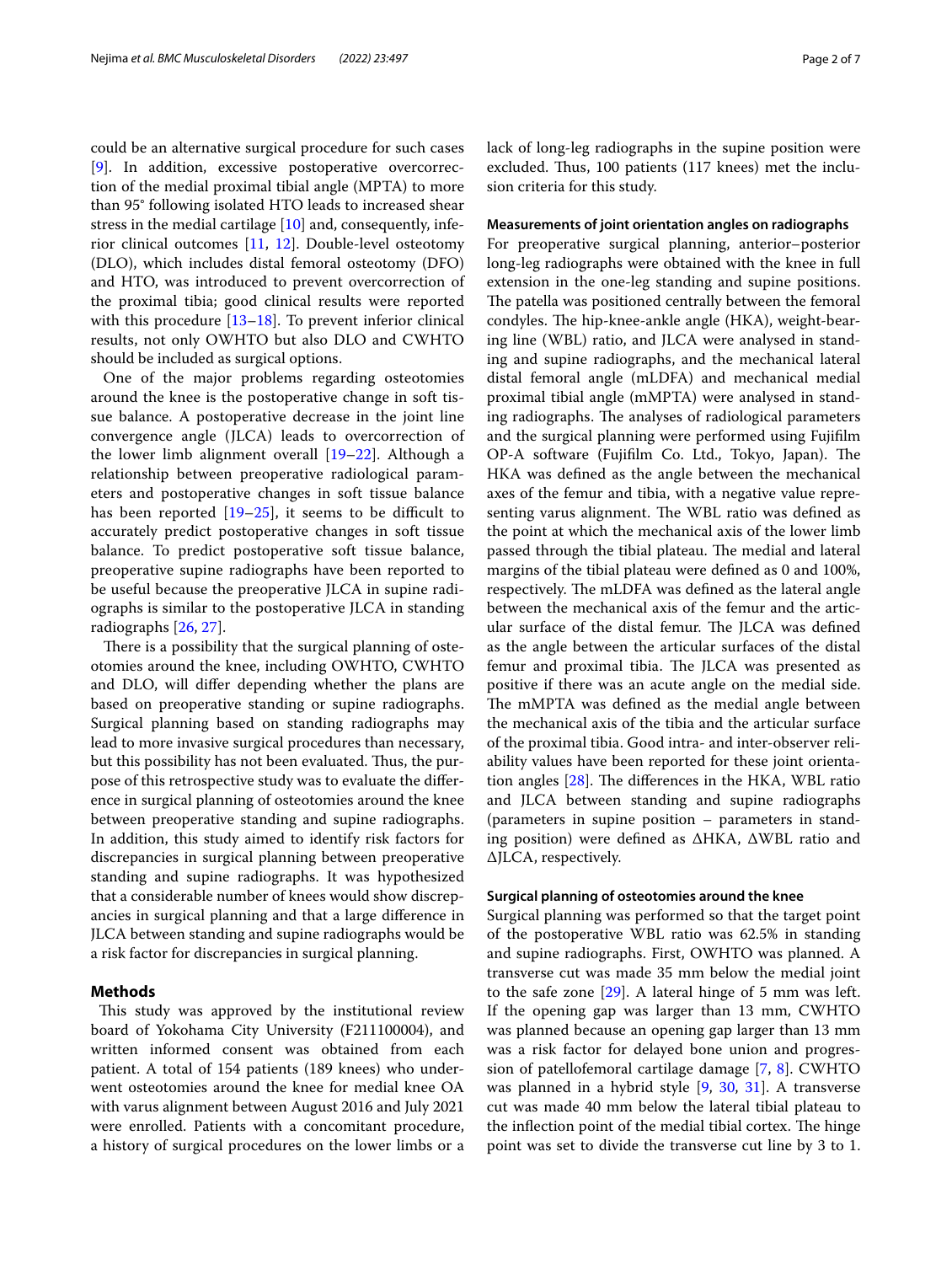

<span id="page-2-0"></span>If the postoperative mMPTA was over 95° with isolated HTO, DLO was planned [\[16](#page-6-19), [17](#page-6-20)]. In DLO, lateral closedwedge DFO was performed so that the postoperative mLDFA was 85° [\[16,](#page-6-19) [32\]](#page-6-21), and any residual varus deformity was corrected with HTO (Fig. [1](#page-2-0)). Knees with discrepancies in surgical planning between standing and supine radiographs were defned as the discrepancy group, and all other knees were classifed in the matched group. In addition, knees with postoperative mMPTA values  $\leq$ 95° and >95°, respectively, were defned as the correctable group and the uncorrectable group.

#### **Statistical analysis**

Data are presented as the means and standard deviations. The results were analysed using IBM SPSS for Windows, version 27.0 (IBM Corporation, Armonk, NY, USA). Patient characteristics and preoperative radiological parameters were compared between the discrepancy and matched groups using the chi-squared test and the unpaired t test. Preoperative HKA, WBL ratio and JLCA values were compared between standing and supine radiographs using the paired t test. Binary logistic regression analysis with forward selection was performed to identify risk factors associated with the discrepancy group. In addition, the ratio of uncorrectable knees was compared between standing and supine radiographs using the

McNemar test. A *P* value less than 0.05 was considered signifcant. A post hoc power analysis was performed on the comparisons using an unpaired t test (signifcance level = 0.05, effect size = 0.33 from supine JLCA, sample size=51 and 66) in G\*Power version 3.1.9.2 (Heinrich-Heine-Universität, Düsseldorf, Germany) and resulted in a power of 0.42.

# **Results**

The patients' demographic data are presented in Table [1](#page-3-0). Of the 117 knees, 51 knees (43.6%) were classifed into the discrepancy group. Kellgren-Laurence grades were more severe in the discrepancy group than in the matched group. The mMPTA, both the standing and supine HKA and WBL ratio, and the standing JLCA were more varus in the discrepancy group than in the matched group. In addition, ΔHKA, ΔWBL ratio and ΔJLCA were larger in the discrepancy group than in the matched group. On preoperative standing radiographs, the HKA, WBL ratio and JLCA were more varus than on supine radiographs (Table [2\)](#page-3-1).

The types of osteotomy selected based on standing and supine radiographs are shown in Table [3](#page-4-0). DLO was selected based on standing radiographs in 71 knees (60.7%) and based on supine radiographs in 37 knees (31.6%). Among the 71 knees indicated for DLO based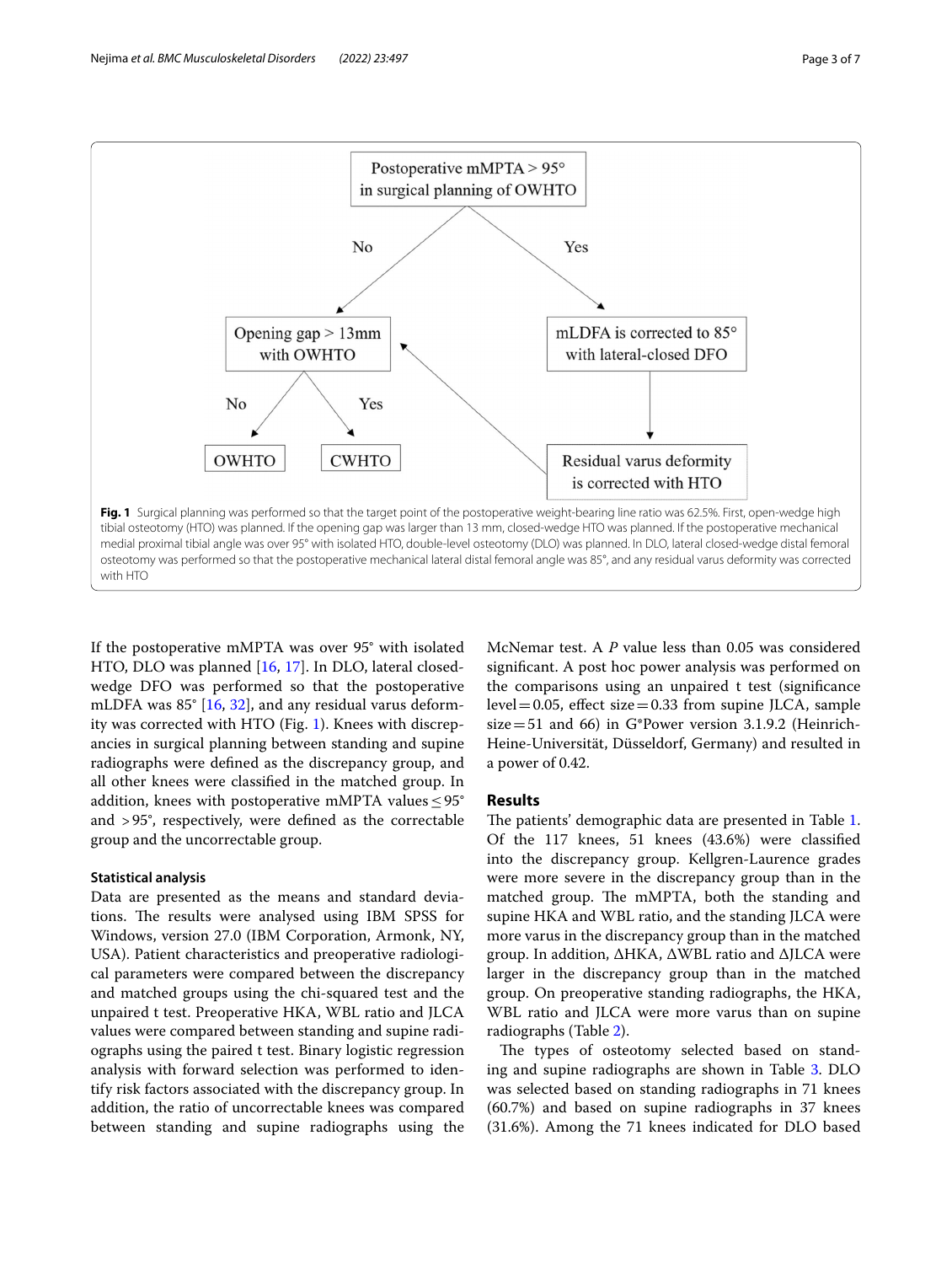| <b>Variables</b>                   | Discrepancy group ( $n = 51$ )    | Matched group ( $n = 66$ )         | P value |  |
|------------------------------------|-----------------------------------|------------------------------------|---------|--|
| Age, y                             | $64.6 \pm 8.4 (45 - 83)$          | $66.1 \pm 7.4 (47 - 79)$           | n.s.    |  |
| Body mass index, kg/m <sup>2</sup> | $26.4 \pm 3.7$ (20.0-40.2)        | $26.8 \pm 3.8$ (19.3-36.6)         | n.s.    |  |
| Side, left/right                   | 28/23                             | 30/36                              | n.s.    |  |
| Gender, male/female                | 18/33                             | 23/43                              | n.s.    |  |
| Kellgren-Laurence grade 1/2/3/4    | 0/0/3/48                          | 0/6/22/38                          | < 0.001 |  |
| mLDFA, °                           | $88.0 \pm 1.5 (83.4 - 92.1)$      | $87.5 \pm 2.6$ (82.2-93.6)         | n.s.    |  |
| mMPTA, °                           | $82.9 \pm 2.5(75.4 - 90.1)$       | $84.8 \pm 2.1 (79.1 - 89.4)$       | < 0.001 |  |
| Standing HKA, °                    | $-11.0 \pm 3.2 (-20.8 - -3.5)$    | $-7.4 \pm 3.7 (-19.4 - -0.1)$      | < 0.001 |  |
| Supine HKA, °                      | $-8.2 \pm 2.6$ ( $-16.5 - -2.2$ ) | $-5.8 \pm 3.0$ ( $-14.7 - -0.6$ )  | < 0.001 |  |
| ∆HKA, °                            | $2.8 \pm 1.8 (-3.7 - 6.5)$        | $1.6 \pm 1.2$ ( $-1.0 - 4.7$ )     | < 0.001 |  |
| Standing WBL ratio, %              | $-2.9 \pm 14.7 (-36.9 - 32.6)$    | $13.7 \pm 16.0$ ( $-38.7 - 44.0$ ) | < 0.001 |  |
| Supine WBL ratio, %                | $11.1 \pm 11.3 (-20.1 - 36.1)$    | $21.8 \pm 12.6 (-13.0 - 45.9)$     | < 0.001 |  |
| $\triangle$ WBL ratio, %           | $14.0 \pm 8.3 (-11.1 - 32.8)$     | $8.1 \pm 5.4 (-0.3 - 25.7)$        | < 0.001 |  |
| Standing JLCA, °                   | $5.9 \pm 2.1$ (2.2-9.8)           | $4.8 \pm 2.3$ (0.7-10.8)           | < 0.05  |  |
| Supine JLCA, °                     | $2.0 \pm 1.9 (-1.7 - 6.6)$        | $2.7 \pm 2.3 (-2.1 - 9.9)$         | n.s.    |  |
| ∆JLCA, °                           | $-3.9 \pm 2.1 (-10.5 - -0.3)$     | $-2.1 \pm 1.8 (-6.2 - 1.7)$        | < 0.001 |  |

<span id="page-3-0"></span>**Table 1** Patients' demographic and preoperative radiological data

Data are presented as means ± standard deviation with the range in parentheses. *mLDFA* mechanical lateral distal femoral angle, *mMPTA* mechanical medial proximal tibial angle, *HKA* hip-knee-ankle angle, *WBL* weight-bearing line, *JLCA* joint line convergence angle

<span id="page-3-1"></span>**Table 2** Preoperative HKA, WBL ratio and JLCA in standing and supine radiographs

| <b>Variables</b> | Standing radiographs Supine radiographs |                                                                  | P value |
|------------------|-----------------------------------------|------------------------------------------------------------------|---------|
| HKA. °           | $-9.0 \pm 3.9 (-20.8 -$<br>$-0.1$       | $-6.8 \pm 3.1 (-16.5 -$<br>$-0.6$                                | < 0.001 |
| WBL ratio, %     |                                         | $6.4 \pm 17.5$ (-38.7-44.0) $17.1 \pm 13.1$ (-20.1-45.9) < 0.001 |         |
| JLCA, °          | $5.3 \pm 2.3$ (0.7-10.8)                | $2.4 \pm 2.2 (-2.1 - 9.9)$                                       | < 0.001 |

Data are presented as means  $\pm$  standard deviation with the range in

parentheses. *HKA* hip-knee-ankle angle, *WBL* weight-bearing line, *JLCA* joint line convergence angle

on standing radiographs, 34 knees (47.9%) were indicated for HTO or DFO based on supine radiographs. On the other hand, among the 37 knees indicated for DLO based on supine radiographs, no knees were indicated for HTO or DFO based on standing radiographs.

Binary logistic regression analysis with forward selection showed that a lower preoperative standing WBL ratio and supine JLCA were independent predictors of membership in the discrepancy group (Table [4\)](#page-4-1). In contrast, the analysis did not show age, body mass index, gender, mLDFA, mMPTA, standing HKA, supine HKA, ΔHKA, supine WBL ratio, ΔWBL ratio, standing JLCA or ΔJLCA to be a risk factor.

The proportion of knees with postoperative mMPTA>95° in supine radiographs (3/117 knees, 2.6%) was lower than the proportion in standing radiographs (34/117 knees, 29.1%) (*P*<0.001).

# **Discussion**

The most important finding of this study was that surgical planning of procedures including OWHTO, CWHTO and DLO difered between standing and supine radiographs in 43.6% of legs that underwent osteotomies around the knee for medial knee OA with varus alignment.

The present study indicated that surgical planning of osteotomies around the knee using standing radiographs could lead to a more invasive surgical procedure than necessary. Generally, surgical planning of osteotomies around the knee is performed using standing radiographs [\[3](#page-5-2)]. However, postoperative changes in soft tissue balance lead to overcorrection of lower limb alignment, and the necessity of adjusting the amount of correction in surgical planning of HTO has been reported  $[19-22]$  $[19-22]$  $[19-22]$ . The utility of preoperative supine radiographs as a means to predict postoperative soft tissue balance in standing radiographs has also been described in the literature [[26,](#page-6-13) [27\]](#page-6-14). Ogata et al. [\[26](#page-6-13)] reported that in CWHTO, the preoperative JLCA in the supine position was similar to the postoperative JLCA in the standing position. In addition, the mean value of the preoperative JLCA in the supine position did not differ from that of the postoperative JLCA in the standing position in OWHTO [\[27](#page-6-14)]. Among the 43.6% of knees in which surgical planning difered between standing and supine radiographs in the present study, the surgical procedures planned from standing radiographs seemed to be more invasive than those planned from supine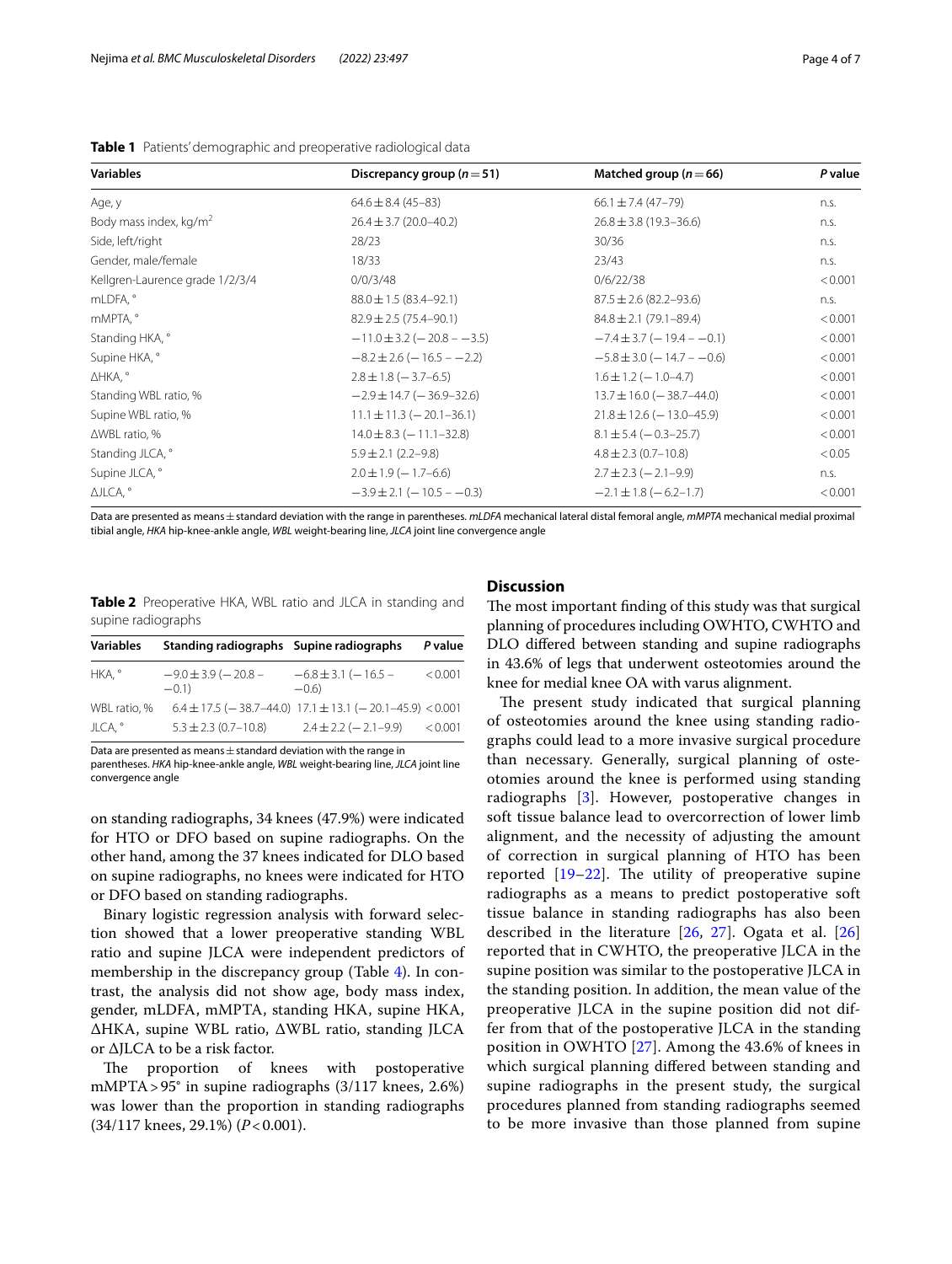|                                               |               | The surgical planning in supine radiographs |                                   |             |              |                |              |
|-----------------------------------------------|---------------|---------------------------------------------|-----------------------------------|-------------|--------------|----------------|--------------|
|                                               |               |                                             | $DFO + CWHTO$ $DFO + OWHTO$ CWHTO |             | <b>OWHTO</b> | <b>DFO</b>     | <b>Total</b> |
| The surgical planning in standing radiographs | $DFO + CWHTO$ | $3(2.6\%)$                                  | 10 (8.5%)                         | $11(9.4\%)$ | 3(2.6%)      | $\circ$        | 27 (23.1%)   |
|                                               | $DFO + OWHTO$ | $\Omega$                                    | 24 (20.5%)                        | $7(6.0\%)$  | 12 (10.3%)   | $(0.9\%)$      | 44 (37.6%)   |
|                                               | <b>CWHTO</b>  | 0                                           | 0                                 | 2(1.7%)     | $7(6.0\%)$   | $\mathbf 0$    | $9(7.7\%)$   |
|                                               | <b>OWHTO</b>  | 0                                           | 0                                 | $\Omega$    | 37 (31.6%)   | $\overline{0}$ | 37 (31.6%)   |
|                                               | DFO           | 0                                           | 0                                 | $\Omega$    | $\Omega$     | 0              |              |
|                                               | Total         | 3(2.6%)                                     | 34 (29.1%)                        | 20 (17.1%)  | 59 (50.4%)   | $(0.9\%)$      | 117          |

## <span id="page-4-0"></span>**Table 3** The surgical planning in standing and supine radiographs ( $n = 117$ )

*DFO* distal femoral osteotomy, *OWHTO* open-wedge high tibial osteotomy, *CWHTO* closed-wedge high tibial osteotomy

<span id="page-4-1"></span>**Table 4** Binary logistic regression analysis of risk factors for mismatched group

| <b>Variables</b>   | Coefficient | <b>Standard error</b> | Wald   | Odds ratio (95% CI)    | <i>P</i> value |
|--------------------|-------------|-----------------------|--------|------------------------|----------------|
| Standing WBL ratio | $-0.088$    | 0.018                 | 24.424 | 0.916 (0.884-0.948)    | < 0.001        |
| Supine JLCA        | $-0.377$    | 0.116                 | 10.486 | $0.686(0.546 - 0.862)$ | 0.001          |

*WBL* weight-bearing line, *JLCA* joint line convergence angle

radiographs. Moreover, the present study revealed that in knees indicated for DLO based on standing radiographs, nearly half of cases were indicated for HTO or DFO based on supine radiographs. In CWHTO, a fbular osteotomy is needed, and adjusting alignment during surgery is more difficult than in OWHTO. DLO has additional risks such as hinge fracture [\[33](#page-6-22)] and popliteal artery injury during DFO [[16,](#page-6-19) [34\]](#page-6-23). In a previous study, the amount of correction in HTO was greater when planned from standing radiographs than when planned from supine radiographs  $[35]$  $[35]$ . The present study indicated that more invasive surgical procedures were likely to be chosen when surgical planning was based only on standing radiographs.

In the present study, the risk factors for discrepancies in surgical planning between standing and supine radiographs were a lower WBL ratio in standing radiographs and a lower JLCA in supine radiographs. The diference in the JLCA between standing and supine radiographs was the most important preoperative factor predicting the coronal correction discrepancy after OWHTO in a previous study [\[23\]](#page-6-25). Considering this result, we hypothesized that ΔJLCA was a risk factor for discrepancies in surgical planning between standing and supine radiographs. Thus, our hypothesis was not supported. Although the reason was unclear, a possible explanation is that surgical planning was performed based on the WBL ratio in standing radiographs. Moreover, the change in soft tissue balance could be afected not only by JLCA but also by other factors such as coronal tibiofemoral subluxation [\[36](#page-6-26), [37](#page-6-27)].

The present study also indicated that surgical planning using standing radiographs could lead to excessive overcorrection of the mMPTA. A previous study using a three-dimensional fnite element model showed that joint line obliquity (JLO) of more than 5° induced excessive shear stress in the medial compartment of the knee [[10\]](#page-6-5). In addition, postoperative MPTA >  $95^{\circ}$  led to inferior clinical results in OWHTO [\[11](#page-6-6), [12\]](#page-6-7). DLO prevented excessive postoperative overcorrection of mMPTA and JLO and led to superior Lysholm scores compared to OWHTO  $[17]$  $[17]$ . The present study showed that the proportion of knees with postoperative mMPTA values>95° was 29.1% when the surgical planning was based on standing radiographs, although DLO was included among the surgical options. Meanwhile, the proportion of knees with postoperative mMPTA values>95° was only 2.6% when the surgical planning was based on supine radiographs. Considering that the postoperative JLCA in standing radiographs is closer to the preoperative JLCA in supine radiographs than in standing radiographs, surgical planning with standing radiographs could lead to unnecessary overcorrection of the mMPTA and inferior clinical outcomes after surgery.

Considering the results of the present and previous studies [[26](#page-6-13), [27\]](#page-6-14), supine radiographs should be evaluated in surgical planning to prevent invasive surgical procedures and excessive overcorrection of the mMPTA. Shin et al. [\[27\]](#page-6-14) reported that preoperative planning with supine radiographs was more accurate than preoperative planning with standing radiographs as a predictor of postoperative whole lower limb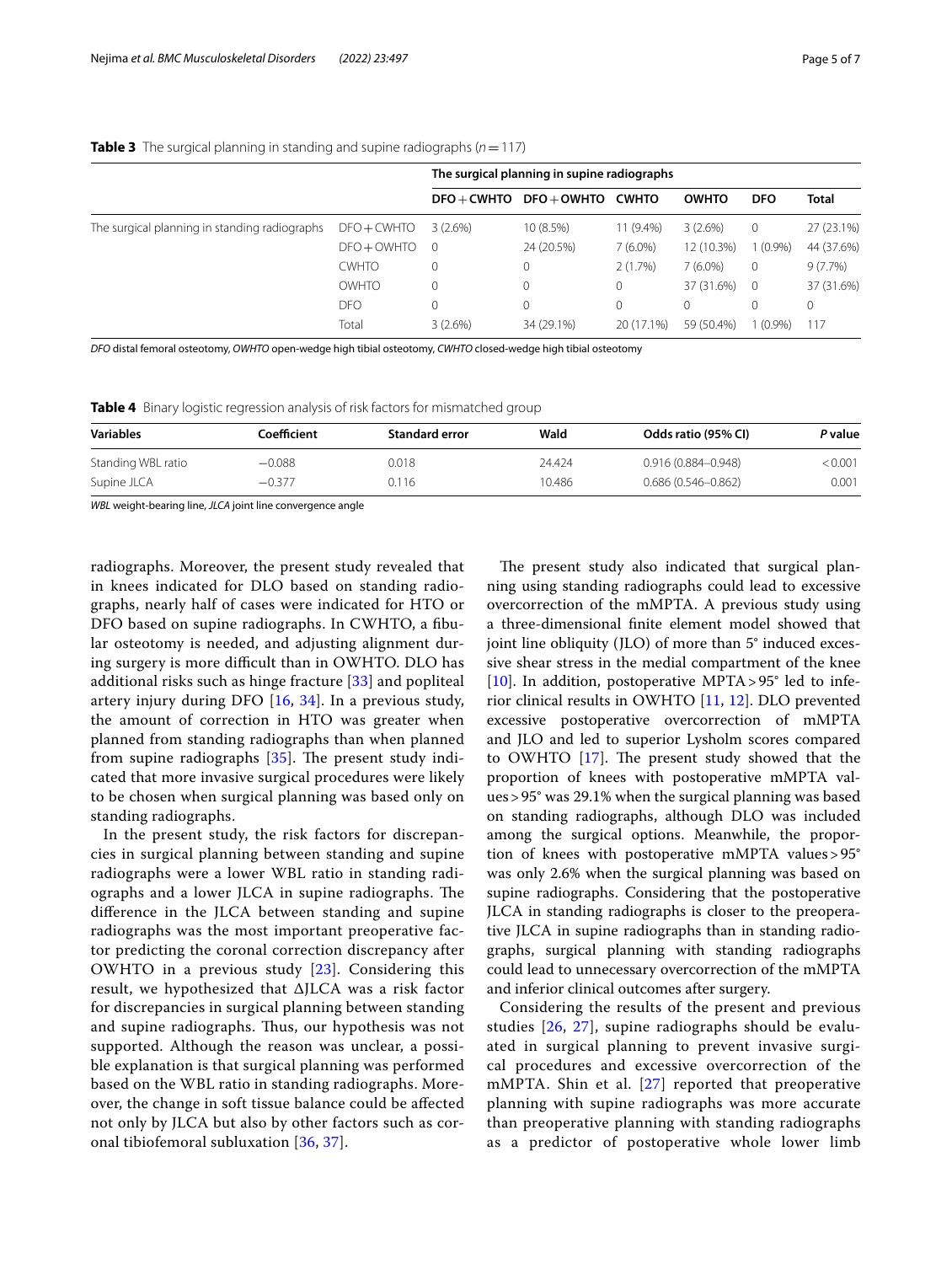alignment in OWHTO. In their study, the mean value of the postoperative WBL ratio in standing radiographs was 61.95% when surgical planning of OWHTO was performed using supine radiographs, and the target point of the WBL ratio was set to 62.5%. Although the mean value of the postoperative WBL ratio was close to 62.5%, the postoperative WBL ratio seemed to range from approximately 50–75% in their study [[27\]](#page-6-14). This result indicates that although the surgical planning was performed using supine radiographs, the postoperative alignment was not completely consistent with preoperative planning. However, the range of postoperative WBL ratios mentioned above was considered acceptable in previous studies. Hohloch et al. [[38](#page-6-28)] reported that knees with a WBL ratio of 50–55% achieved better Lysholm scores and Knee Injury and Osteoarthritis Outcome Score pain scores than knees with a ratio of 60–65% in patients who underwent OWHTO. Moreover, Lee et al. [[39](#page-6-29)] reported that the Western Ontario and McMaster Universities Osteoarthritis index and the International Knee Documentation Committee subjective score were not different between knees aiming at lateral tibial supine (the mean WBL ratio was  $57.4 \pm 1.6\%$  and 62.5%. El-Azab et al. [[40](#page-6-30)] reported that overcorrection was not associated with poorer clinical outcomes than accurate correction. Thus, surgical planning aiming at a 62.5% WBL ratio with supine radiographs can be effective for preventing unnecessarily invasive surgical procedures and excessive overcorrection of the mMPTA and lead to acceptable clinical outcomes, although the range of postoperative WBL ratios is relatively wide.

There were a few limitations in this study. First, this study was based on radiological surgical simulation without clinical outcomes in patients who underwent osteotomies around the knee. To confrm the superiority of preoperative surgical planning with supine radiographs compared to standing radiographs, further studies are needed in the future. Second, the sample size of this study was relatively small. Third, there are various surgical planning algorithms for osteotomies around the knee  $[16, 28]$  $[16, 28]$  $[16, 28]$  $[16, 28]$  $[16, 28]$ . In the present study, the target point of the postoperative WBL ratio was 62.5%. In addition, CWHTO was planned when the opening gap was over 13 mm in OWHTO, and DLO was planned when the postoperative mMPTA was over 95° with isolated HTO. Further studies are needed to investigate the best algorithm for surgical planning of osteotomies around the knee. Fourth, both knees in 17 patients were analysed in the present study. Although it is unclear whether the measured values or the surgical planning on preoperative radiographs difers between bilateral lower limbs, this could bias the results in the present study.

Regarding the practical clinical implications of this study, preoperative supine radiographs should be evaluated in surgical planning of osteotomies around the knee to prevent unnecessarily invasive surgical procedures and excessive overcorrection of mMPTA.

# **Conclusions**

Surgical planning of procedures including DLO, CWHTO and OWHTO difered between standing and supine radiographs in nearly half of cases. Surgical planning based on standing radiographs led to more invasive surgical procedures and excessive postoperative overcorrection of the proximal tibia compared to supine radiographs.

## **Abbreviations**

OA: Osteoarthritis; OWHTO: Open-wedge high tibial osteotomy; CWHTO: Closed-wedge high tibial osteotomy; MPTA: Medial proximal tibial angle; DLO: Double level osteotomy; DFO: Distal femoral osteotomy; JLCA: Joint line convergence angle; HKA: Hip-knee-ankle angle; WBL: Weight-bearing line; mLDFA: Mechanical lateral distal femoral angle; mMPTA: Mechanical medial proximal tibial angle; JLO: Joint line obliquity.

#### **Acknowledgements**

Not applicable.

#### **Authors' contributions**

SN: study design, data collection, interpreting the data and writing the paper. KK, SY, MS, DK, HY, YI: interpretation. All authors read and approved the fnal manuscript.

#### **Funding**

No funding was obtained for this study.

#### **Availability of data and materials**

The datasets used and/or analysed during the current study available from the corresponding author on reasonable request.

#### **Declarations**

#### **Ethics approval and consent to participate**

 Ethical approval for the study was obtained from the institutional review board of Yokohama City University Hospital (F211100004). Informed and written consent was obtained from all patients. All methods were carried out in accordance with relevant guidelines and regulations.

#### **Consent for publication**

Not applicable.

#### **Competing interests**

The authors declare that they have no competing interests.

Received: 4 March 2022 Accepted: 17 May 2022 Published online: 26 May 2022

#### **References**

- <span id="page-5-0"></span>1. Lobenhoffer P, Agneskirchner JD. Improvements in surgical technique of valgus high tibial osteotomy. Knee Surg Sports Traumatol Arthrosc 2003;11:132–8
- <span id="page-5-1"></span>2. Staubli AE, Simoni CD, Babst R, Lobenhoffer P. TomoFix: a new LCPconcept for open wedge osteotomy of the medial proximal tibia–early results in 92 cases. Injury 2003;34:B55–62
- <span id="page-5-2"></span>3. Saito T, Kumagai K, Akamatsu Y, Kobayashi H, Kusayama Y. Five-to ten-year outcome following medial opening-wedge high tibial osteotomy with